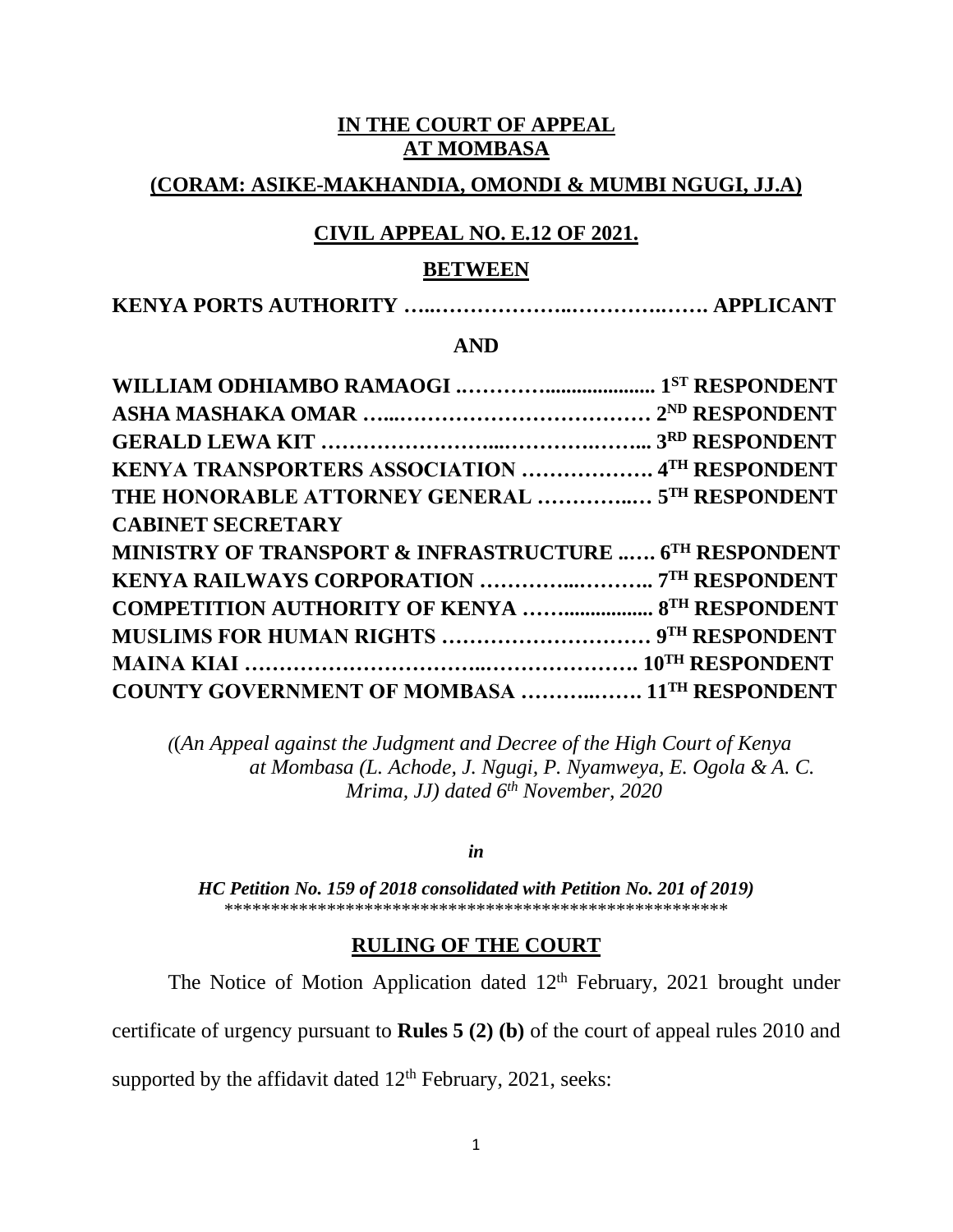*(i) That there be a stay of execution of Order No. (c) & (d) of the judgment of the High Court delivered on 6th November, 2020 pending the hearing and determination of Mombasa Court of Appeal Civil Appeal No. E12 of 2021.*

*(ii) Costs in the cause.*

A Replying Affidavit dated 1<sup>st</sup> March, 2021 is on record. The parties were directed to file written submissions for hearing on  $28<sup>th</sup>$  July, 2021.

The  $1<sup>st</sup>$  to  $4<sup>th</sup>$  respondents filed two separate petitions which were later on consolidated. The petitions challenged various actions by the appellant and the  $5<sup>th</sup>$  & 6<sup>th</sup> respondents alleged to have violated several provisions of the constitution.

By a judgment delivered on 6<sup>th</sup> November, 2020, the High Court dismissed most of the prayers in the consolidated petitions, but granted an order quashing the appellant's directives issued on  $15<sup>th</sup>$  March, 2019 and  $3<sup>rd</sup>$  August, 2019. The quashed directives operationalize the Take or Pay agreement and are also meant to ensure efficient and effective operations at the Port of Mombasa.

The order quashing the directives were suspended for 180 days to enable the appellant remedy the faults identified by the learned judges. The applicant, being aggrieved by the decision to quash the directives applied, vide a Notice of Motion dated 30<sup>th</sup> November, 2020, for stay of execution of the order. However, that application was refused by the High Court on  $5<sup>th</sup>$  February, 2021, on the basis that the Court of Appeal is better placed to handle the application. The applicant has now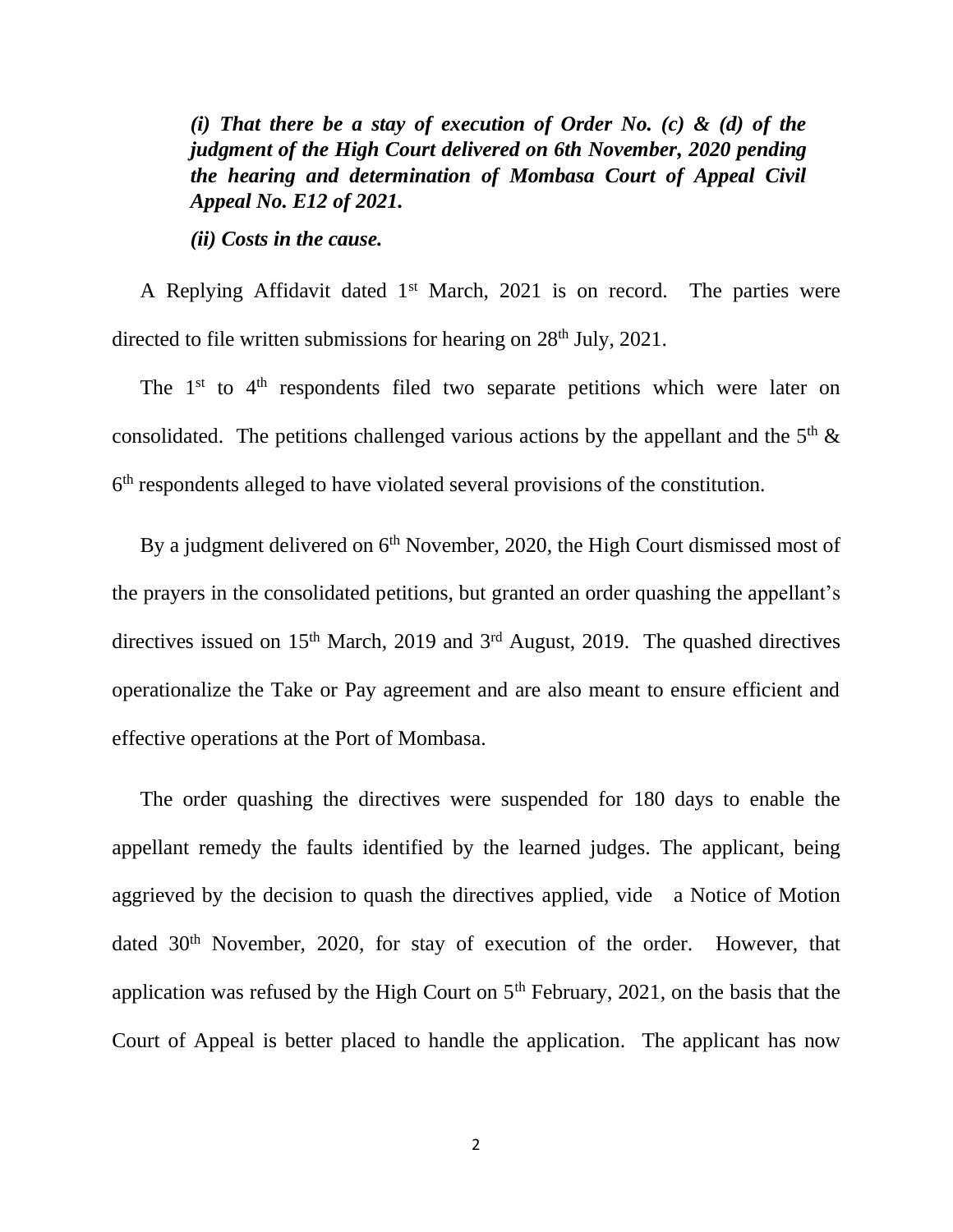filed the appeal before this Court, and in the meantime sought the orders in this application.

The applicant's case is that the directives were issued in the exercise of its statutory power to manage and operate ports, and quashing them will significantly disrupt its management and operation of the port of Mombasa. It is contended that the directives support the National Government's wider transport policy, and their nullification will affect implementation of the said policy, starting from the port of Mombasa all the way to the ICD in Nairobi and Naivasha.

The applicant explains that the directives are meant to operationalize the take or pay agreement, which is a conduit for the loan for the construction of the SGR to be repaid and with the quashing order it will be impossible to meet repayment obligations leading to default.

Further, that public finances will be spent in complying with the orders given. The applicant is also apprehensive as to whether it would recover any funds paid out should the appeal succeed, saying that the  $1<sup>st</sup>$  to  $4<sup>th</sup>$  respondent's financial means is unknown and it is doubtful that they are capable of refunding the financial resources incurred in compliance of order **(d)** of the judgment.

It is argued that the issues to be canvassed on appeal are novel, complex and of significant public importance thus predisposing the same as an arguable appeal with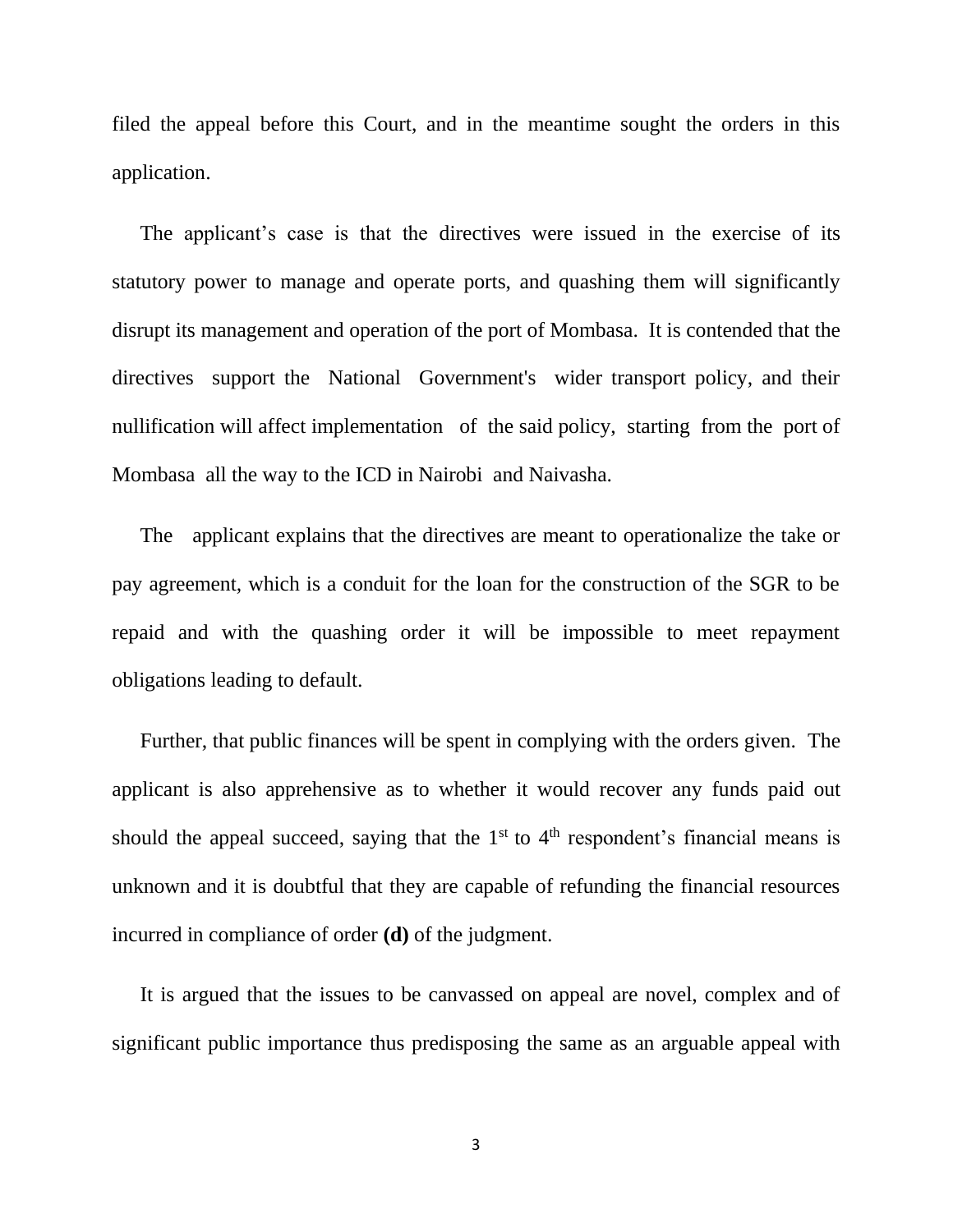high chances of success. That in any event, any prejudice and/or loss suffered by the respondent is capable of monetary compensation.

The respondent's position is that the application lacks merit and is aimed at delaying justice for the  $1<sup>st</sup>$  to  $3<sup>rd</sup>$  respondents, pointing out that:

> *a) The application is brought belatedly. b) The Application does not raise arguable matters. c) The Applicant will suffer no prejudice or loss if application is denied. d) The Applicant ought to have carried out public participation before*

> *issuing the quashed directives.*

*e) The respondents will suffer prejudice if the stay is allowed, as their rights will be infringed upon.*

**a) Whether the applicant has satisfied the requirements necessary for granting an order for stay of execution.** In several past pronouncements, this Court has stated that the principles applicable whether dealing with an application for injunction, stay of execution or stay of proceedings, are the same. Indeed this Court in the case of *Ishmael Kagunyi Thande vs Housing Finance of Kenya Ltd Civil Application No 157 of 2006* on (unreported) stated that to succeed in an application made under **Rule 5 (2) (b)** the applicant must establish that: -

*(i) The Appeal is arguable,*

*(ii) The Appeal is likely to be rendered nugatory if the stay is not granted and Appeal succeeds.*

In the case of *Wasike vs Swala [1984] 591* this Court held that an arguable appeal is not one that would necessarily succeed but one that merits consideration by the court. Also, an arguable appeal is one that is not idle and/or frivolous.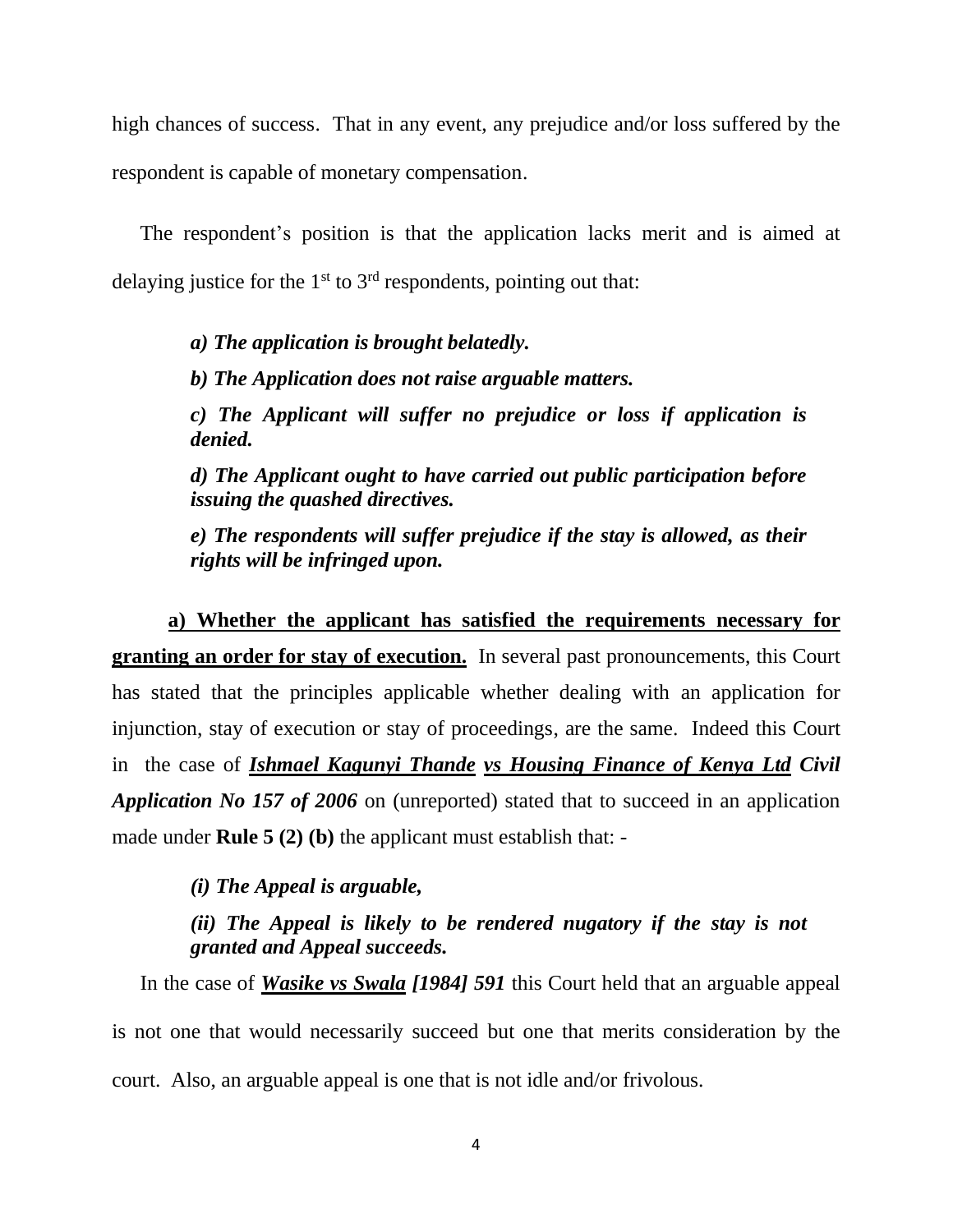Our perusal of the application, grounds and supporting affidavit herein raises the issue of violation of the Constitution and fair administrative procedures which in our view merits consideration by the court. As to whether or not the same will succeed is for the main appeal.

**B. Will the appeal be rendered nugatory should the injunction not be granted?** On the appeal being rendered nugatory, this Court has held in the case of *Reliance Bank Limited vs Norlake Investment Limited [2002]1 EA 227* that the factors which render an appeal nugatory are to be considered within the circumstances of each case and in so doing the court is bound to consider the conflicting claims of both sides.

### In the case of *African Safari Club Limited vs Safe Rentals Limited***,** *Nai Civ App 53/2010* this Court held:

**"…***with the above scenario of almost equal hardship by the parties, it is incumbent upon the court to pursue the overriding objective to act fairly and justly…to put the hardships of both parties on scale… we think that the balancing act is in keeping with one of the principles aims of the oxygen principle of treating both parties with equality or placing them on equal footing in so far as is practicable."*

In short, the court is to decide which party's hardship is greater. With that in mind, if the applicant's prayer for stay of execution is denied and the appeal eventually succeeds, there is the likelihood that the applicant cannot be adequately compensated by an award for damages. In addition, the directives that are quashed have a ripple effect on the transport sector that will cause difficulties in implementation of transport policies as well as impeding payments for the SGR loan.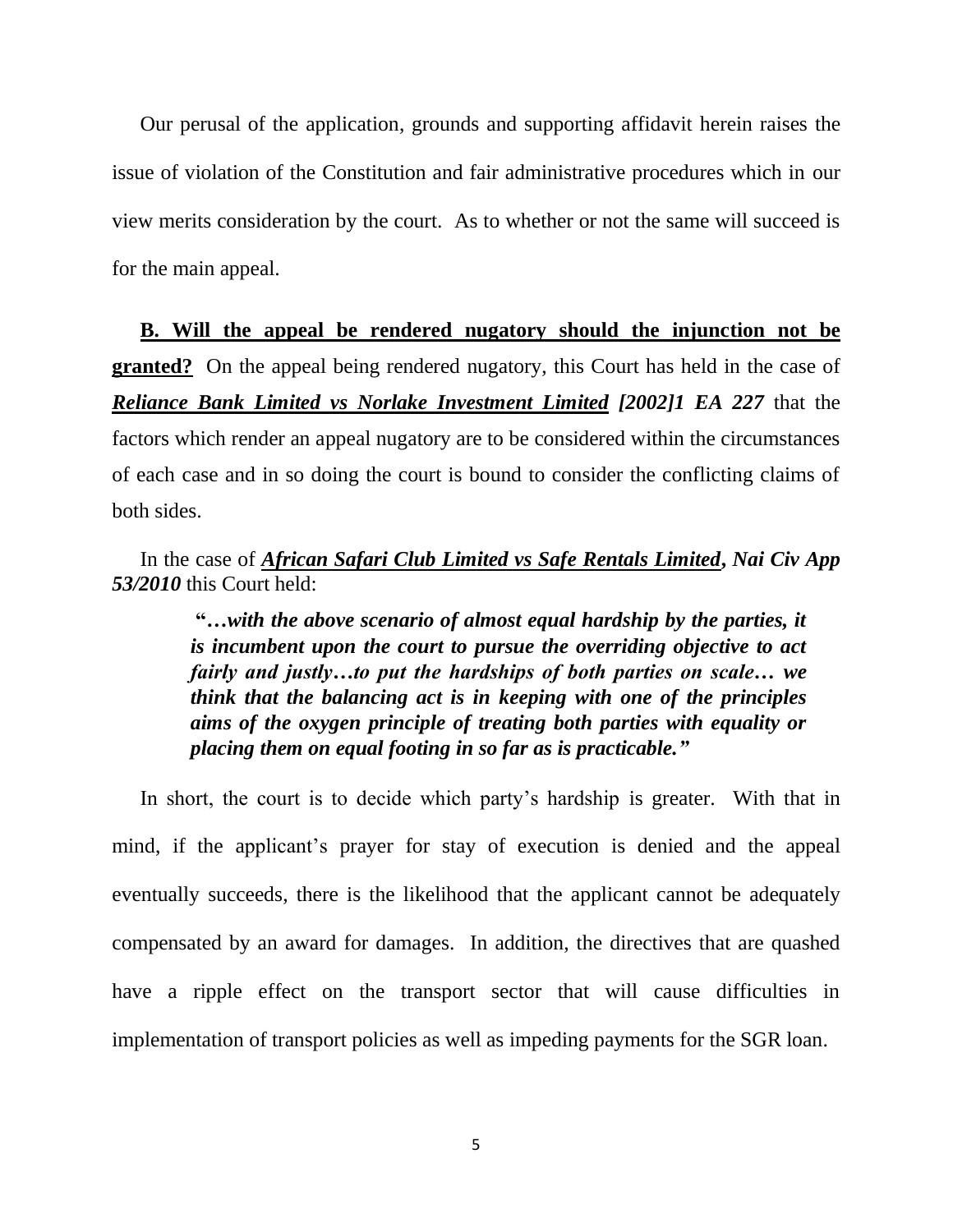The applicant has also raised the issue that significant public funds will be used in compliance with order No. **(d)** the impugned judgment and further that the financial means of the  $1<sup>st</sup>$  to  $4<sup>th</sup>$  respondents is unknown and should the appeal succeed, the appellant will be at pain to recover the public monies from the respondents.

In the case of **Africa Eco Camps vs Exclusive African Treasures Ltd** *[2014] e KLR* this court held 'as was observed in *National Credit Bank vs Aquinas Francis Wasike and Another* – a legal duty is placed on the applicant to prove that it's intended appeal will be rendered nugatory because the respondent will be unable to pay back the decretal sum should the applicant succeed on appeal. This requirement is however not absolute. It is qualified in that it is unreasonable to expect the applicant to know in detail the resources owned by a respondent or the lack of them. Once the applicant expresses a reasonable fear that a respondent would be unable to pay back the decretal sum, the evidential burden shifts to the respondent to show what resources he has to satisfy the decree should the appeal succeed as this is a matter likely to be peculiarly entirely within the respondent's knowledge.

The respondent in response to the applicant's apprehension has just shifted the burden to the applicant to prove that the respondent cannot pay, which goes against holding the above case. The respondent has not shown that he can refund the sources utilized in complying with the court order.